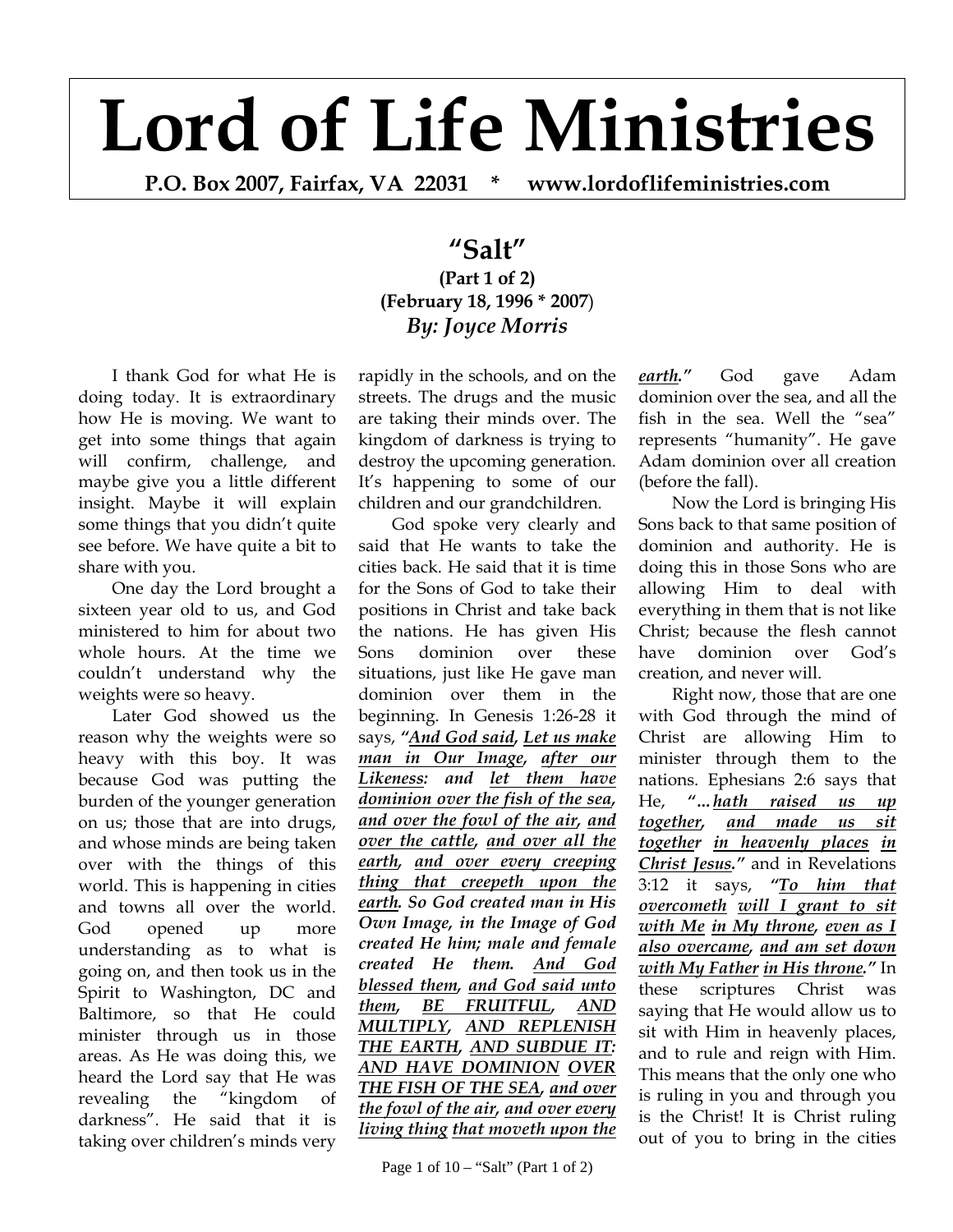and take charge/have dominion over them again. It is your rightful inheritance to operate this way. He has given you the nations. Because of this, we are to take our position in the Lord and not allow the kingdom of darkness to bring a snare our way. We are to keep focusing on the purpose and plan of God that He has set before us.

We need to get into the Word in order to share with you what the Lord has been revealing to me in the last couple of weeks. He was showing us the River of Life that Ezekiel had a vision of. In Ezekiel 47:1-5 it says, *"Afterward He brought me again unto the door of the house; and, behold, waters issued out from under the threshold of the house eastward: for the forefront of the house stood toward the east, and the waters came down from under from the right side of the house, at the south side of the altar. Then brought He me out of the way of the gate northward, and led me about the way without unto the utter gate by the way that looketh eastward; and, behold, there ran out waters on the right side. And when the man that had the line in His hand went forth eastward, He measured a thousand cubits, and He brought me through the waters; the waters were to the ankles. Again He measured a thousand, and brought me through the waters; the waters were to the knees. Again He measured a thousand, and brought me through; the waters were to the loins. Afterward He measured a thousand; and it was a river that I could not pass over: for the waters were risen, waters to swim in, a river that could not be passed over."*

Ezekiel saw this river coming out of a house, which is the house of the Lord. He saw how the water was measuring Ezekiel as it came first to his feet, and then to his loins, and eventually it overtook him. He was actually having a vision of a people who have allowed the Word of God, by the Holy Spirit, to measure their lives. Their lives were being measured, and they were being changed by the Word from Gory to Glory, into the image of His dearly beloved Son. 2Corinthians 3:18 says, *"But we all, with open face beholding as in a glass the Glory of the Lord, are changed into the same image from Glory to Glory, even as by the Spirit of the Lord."*

God's Word brings a change in you to the point where it begins to swallow up your soul, and then over takes it. That's what happens when we are in the Spirit. God begins to overtake your soul/mind, and then you begin to operate in the mind of Christ.

Continuing on in Ezekiel, in verses 6-8 it says, *"And He said unto me, Son of man, hast thou seen this? Then He brought me, and caused me to return to the brink of the river. Now when I had returned, behold, at the bank of the river were very many trees on the one side and on the other. Then said He unto me, These waters issue out toward the east country, and go down into the desert, and go into the sea: which being brought forth into the sea, the waters shall be healed."* When we are in the Spirit this river begins to flow out of us, and it says that it goes down into the dessert, and into the sea. Then in verses 9-10 it says that, *"And it shall come to pass, that every* 

Page 2 of 10 – "Salt" (Part 1 of 2)

*thing that liveth, which moveth, whithersoever the rivers shall come, SHALL LIVE: and there shall be a very great multitude of fish, because these waters shall come thither: for they shall be healed; and every thing shall live whither the river cometh. And it shall come to pass, that the fishers shall stand upon it from Engedi even unto Eneglaim; they shall be a place to spread forth nets; their fish shall be according to their kinds, as the fish of the great sea, exceeding many."* As this river flows out of us it flows into the sea where there are multitudes of fish, and it says that the fishermen take their nets and spread them out. The net that each one is spreading is the message of the Kingdom of God! They catch a many fish out of the "great sea", and the sea is speaking of the sea of humanity all mankind from all nations and every nationality. Jesus said in Matthew 4:19, *"…Follow Me, and I will make you fishers of men."*

The "River of Life" is a group of people! You need to read about this river in both Ezekiel 47 and Revelation 22. Revelations 22:1-2 says, *"And he shewed me a pure river of water of Life, clear as crystal, proceeding out of the throne of God and of the Lamb. In the midst of the street of it, and on either side of the river, was there the Tree of Life, which bare twelve manner of fruits, and yielded her fruit every month: and the leaves of the Tree were for the healing of the nations."* It is speaking here of the "pure river". It's a "pure river" that's being issued out of the Throne of God, and that "pure river" is the "mind of Christ". It is a people who are operating out of the mind of Christ! It says that the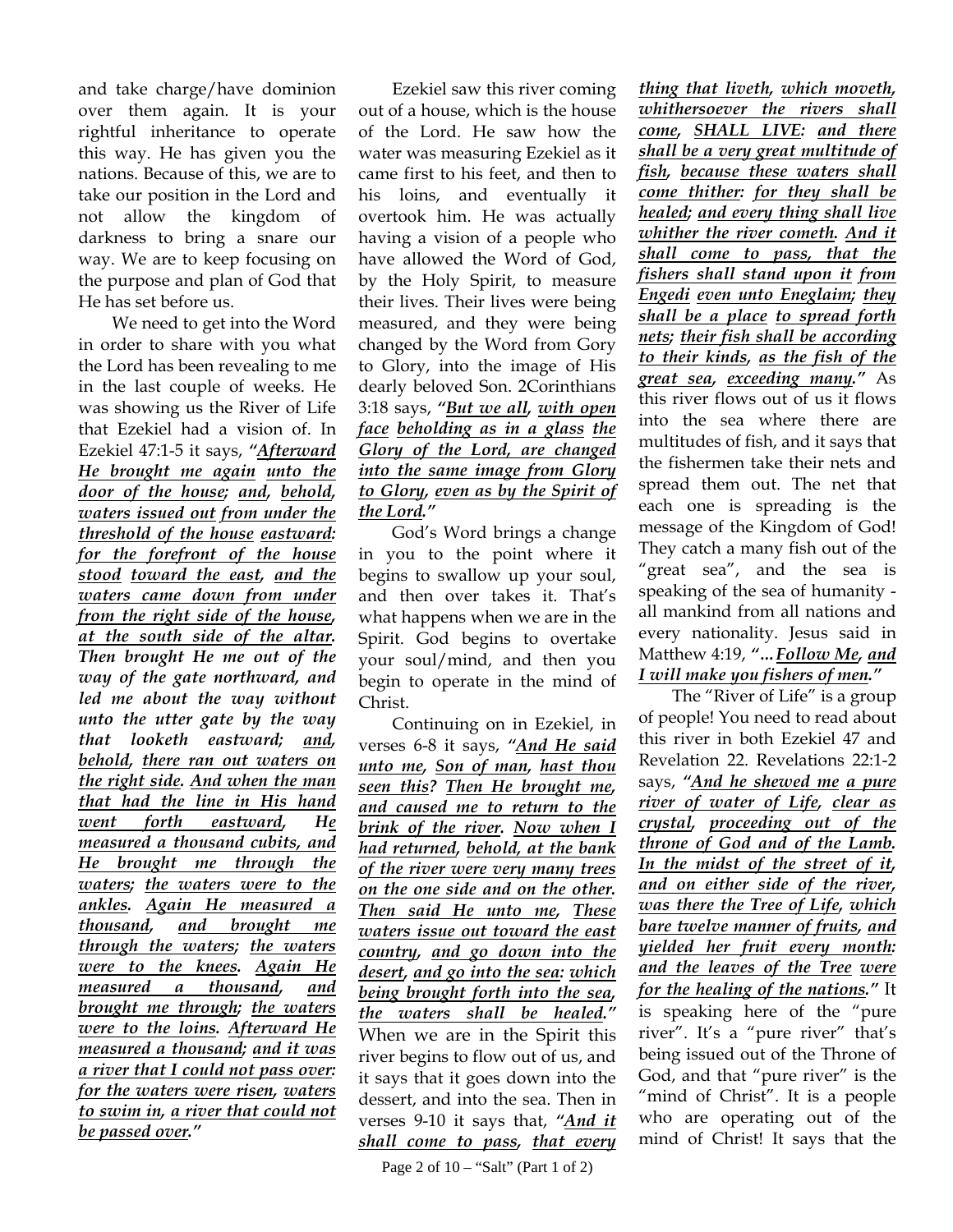river has trees on both sides of it. Why? Because they are working and operating in both the invisible and visible realms!

It says in Ezekiel 47:12, *"And by the river upon the bank thereof, on this side and on that side, shall grow all trees for meat, whose leaf shall not fade, neither shall the fruit thereof be consumed: it shall bring forth new fruit according to his months, because their waters they issued out of the sanctuary: and the fruit thereof shall be for meat, and the leaf thereof for medicine."* And in Revelations 22:2, *"…and on either side of the river, was there the Tree of Life, which bare twelve manner of fruits, and yielded her fruit every month: and the leaves of the Tree were for the healing of the nations."* The Word says that the leaves of the trees are for the healing of nations, and that every tree shall bring forth fruit. Their fruit shall be for food and their leaves for healing. In Ezekiel 47:13, the twelve tribes are mentioned (twelve means: the Government of God), and here the fruits are coming forth and operating to bring healing to the nations.

It is really verse 11 of Ezekiel chapter 47 that stood out to me, because I really hadn't noticed what God was saying here until now. I want to go back to it for just a moment to tie in some more things. Ezekiel 47:11 says, *"But the miry places thereof and the marshes thereof shall not be healed; THEY SHALL BE GIVEN TO SALT."*

Recently we were in the Spirit and the Lord took us into some marsh places, and in these marshes we saw some crocodiles. Sometimes God will use symbols

to show us things. At first we didn't understand what He was trying to show us, but then we heard the Lord say the word, "leviathan". That is when He quickened to our Spirits the understanding of what He was trying to show us. He said that this was the nature of the carnal man. The carnal man cannot produce any life, nor can it produce the Nature of the Lord. A "leviathan" is a monster. It is a crooked serpent. The nature of the carnal man is that of the serpent, because the carnal mind is enmity of God. Jesus even called the scribes and Pharisees serpents, and a generation of vipers.

It says in Ezekiel that this river flowed and there were many, many kinds of fish. The river would flow out to the multitudes, and wherever the river went, it healed and made everything come alive again! That's because this River is nothing but the Spirit of God that is being issued out of the Throne of God. Where ever it goes, it quickens that individual and causes them to come into Life by awakening them in their mind. This River is "Truth" that wakes people up and sets them free! That's the way God awakened you and me. Every time the Spirit of God brings Truth to you, it causes an awakening in your mind. It flashes things before you; consumes the lies, imaginations, and illusions that have been in your mind; and it sets you free! This happens every time the Truth of God ministers to you by the Word and the Spirit.

It says that where ever the river flows, multitudes of fish will live, and that it is a place for the fishermen to stand and spread their nets. The reason why we know that "the net" is the message of the Kingdom of God, and that it is meant to catch people, is because in Matthew 13:47 Jesus said, *"Again, the Kingdom of heaven is like unto a net, that was cast into the sea, and gathered of every kind".* It caught you and me!

There may be times when you slip; but God will spread His net, and another message of His Kingdom will capture your heart again and get hold of you within. Eventually you will become like that tree in Jeremiah. Jeremiah 17:8 says, *"For he shall be as a tree planted by the waters, and that spreadeth out her roots by the river, and shall not see when heat cometh, but her leaf shall be green; and shall not be careful in the year of drought, neither shall cease from yielding fruit."* Your roots will go deep - deeply rooted by "the River" which is Christ. Then you stay by the River. You don't move away from it, because you are planted by the River. You don't plant your tree in the valley or in the swampy area; you plant your tree by the River, where your roots go deep, so that when the storms come you can stand firm! The storms are coming upon creation, and the people that are not planted by the River will not be able to withstand the storms that are coming.

I had a dream a long time ago, and in it I dreamt that my house was built by the sea. I didn't understand what the Lord was telling me then. My house was by the sea, and all of a sudden these storms came. The storms were coming up out of the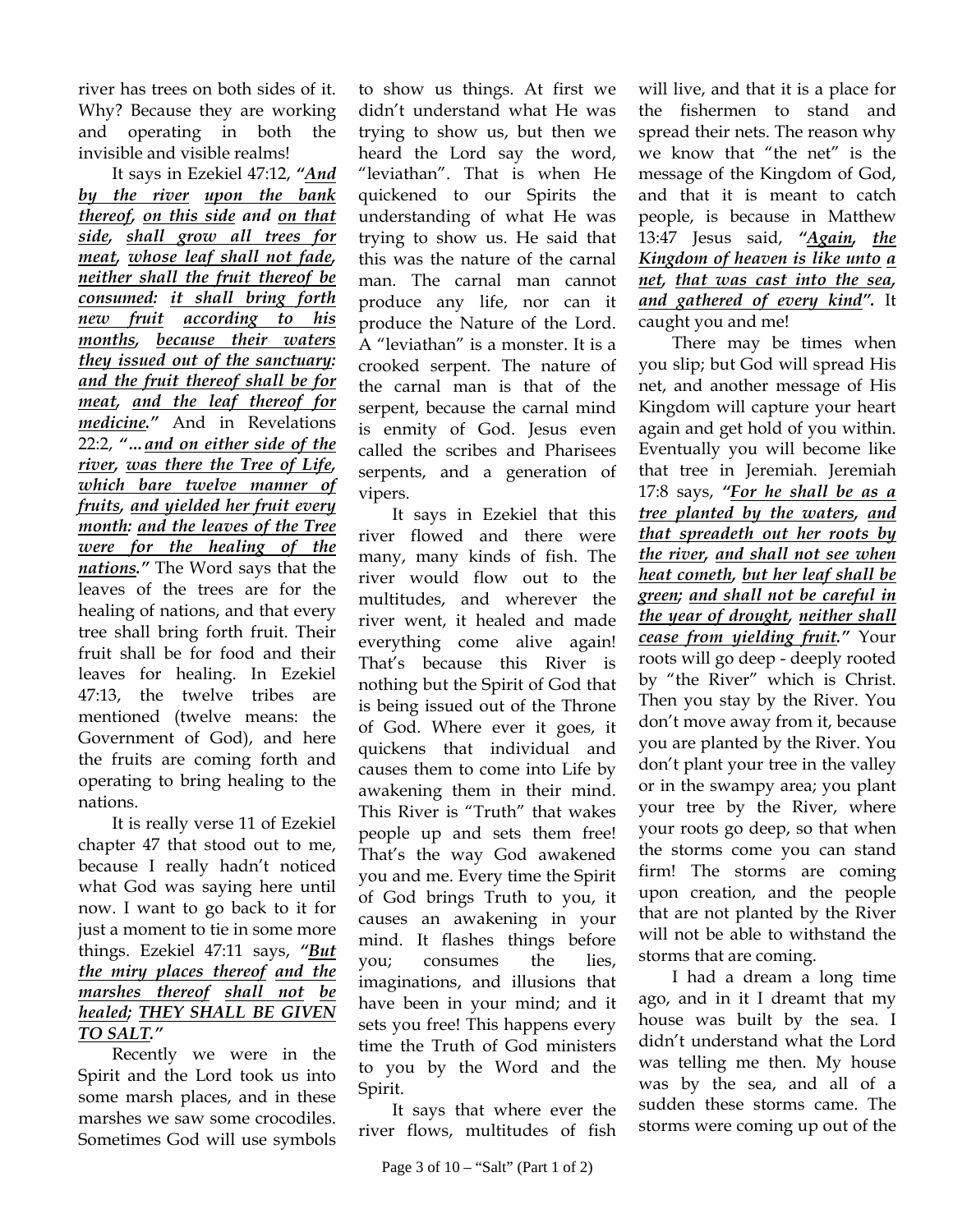sea, and they beat upon the house. Then all of a sudden, I saw that my house was built upon these little rubber things. The house was never destroyed because it would sway and move; but then it would come back to standing straight and firm.

The Lord was saying that this house has not been built on sand. He was saying that it has been built on the Lord and His Word! When the storms come and blow; the house will not be destroyed. Any house that has been built on sand, (in other words) on teachings that come out of the carnal mind, and not out of the Spirit and the Word of God, will not bring an individual to a place where they can stand in the evil day. Ephesians 6:13 in the Amplified Bible says, *"Therefore put on God's complete armor, that you may be able to resist and stand your ground on the evil day [of danger], and, having done all [the crisis demands], to stand [firmly in your place]."* We have come into the evil day. But this is the Day of the Lord! God is building some very strong houses (individuals) here, and in other places!

How does He build? You have to go through different storms in your life; and they will keep coming until He is finished. The storms that you have to go through are not to destroy you, but to form you and make you strong, so that your roots will go really deep in the Lord. If there is a weak area in your life, a storm will come and reveal that area that needs some work. God will then consume those areas.

When your house is built on the rock, it may sway from time to time, but it will remain on the

Rock (which is Christ Himself). When you know that Christ has built you to where the River begins to flow out of you, then you are ready to cast your net out into the sea (the sea of humanity)! This sea consists of all nations in both the visible and the invisible realms.

Getting back to the vision, we were in the Spirit and the Lord showed us the marsh places and crocodiles. He told me that these were different people who would not be released at this time. He then said that I was to read Ezekiel 47:11. When I opened up the scripture, I read *""…the miry places thereof and the marshes thereof shall not be healed; THEY SHALL BE GIVEN TO SALT."* That Word really stood out to me, and this is what I am to share with you today. "Salt!"

You are going to be very tasty today. We will give you a little flavor today. It will wet your appetite and taste buds in the Word of God!

God got our attention by allowing us to see what He does. These are different individuals that God might be dealing with; but because it isn't time for them to be released yet, He turns them over to salt. He preserves them until His appointed time for them. When God destroyed all those people by the flood in the days of Noah, He preserved them until the time when Jesus (after the Resurrection) could descend into the depths of hell, preach to all who had died in the flood, and set those who we captive free! He had preserved and seasoned them with salt, to purify them, and tenderize their hearts to where they could receive the Word and the Spirit of God (Jesus Christ) into their hearts and be set free. 1Peter 18-20 says, *"For Christ also hath once suffered for sins, the just for the unjust, that He might bring us to God, being put to death in the flesh, but QUICKENED BY THE SPIRIT: BY WHICH ALSO HE WENT AND PREACHED UNTO THE SPIRITS IN PRISON; WHICH SOMETIME WERE DISOBED-IENT, WHEN ONCE THE LONGSUFFERING OF GOD WAITED IN THE DAYS OF NOAH, while the ark was a preparing, wherein few, that is, eight souls were saved by water."*

We are going to find as we go into the Word, that "salt" is for purification. All these people who are in the marshes are turned into salt. God doesn't heal them, but purifies them until a later time. The river goes there, but does not heal them. They are turned over to salt for a season (and maybe for many seasons) until God goes back to them once again to release and reconcile them back to Himself! Do we not have a God that is merciful?

There is something else that I want to point out to you. In the time of Sodom and Gomorrah, Abraham was before the Lord interceding for Lot and those who were righteous. Abraham pleaded with God to spare those who were righteous and not to destroy all of Sodom and Gomorrah. Then in Genesis chapter 19 it says that two angels came to Sodom and Lot saw them; bowed to them; and begged them to come into his house. A few verses later in this chapter it says that these angels were men. The two angels were really just men of God. They did not have feathery wings and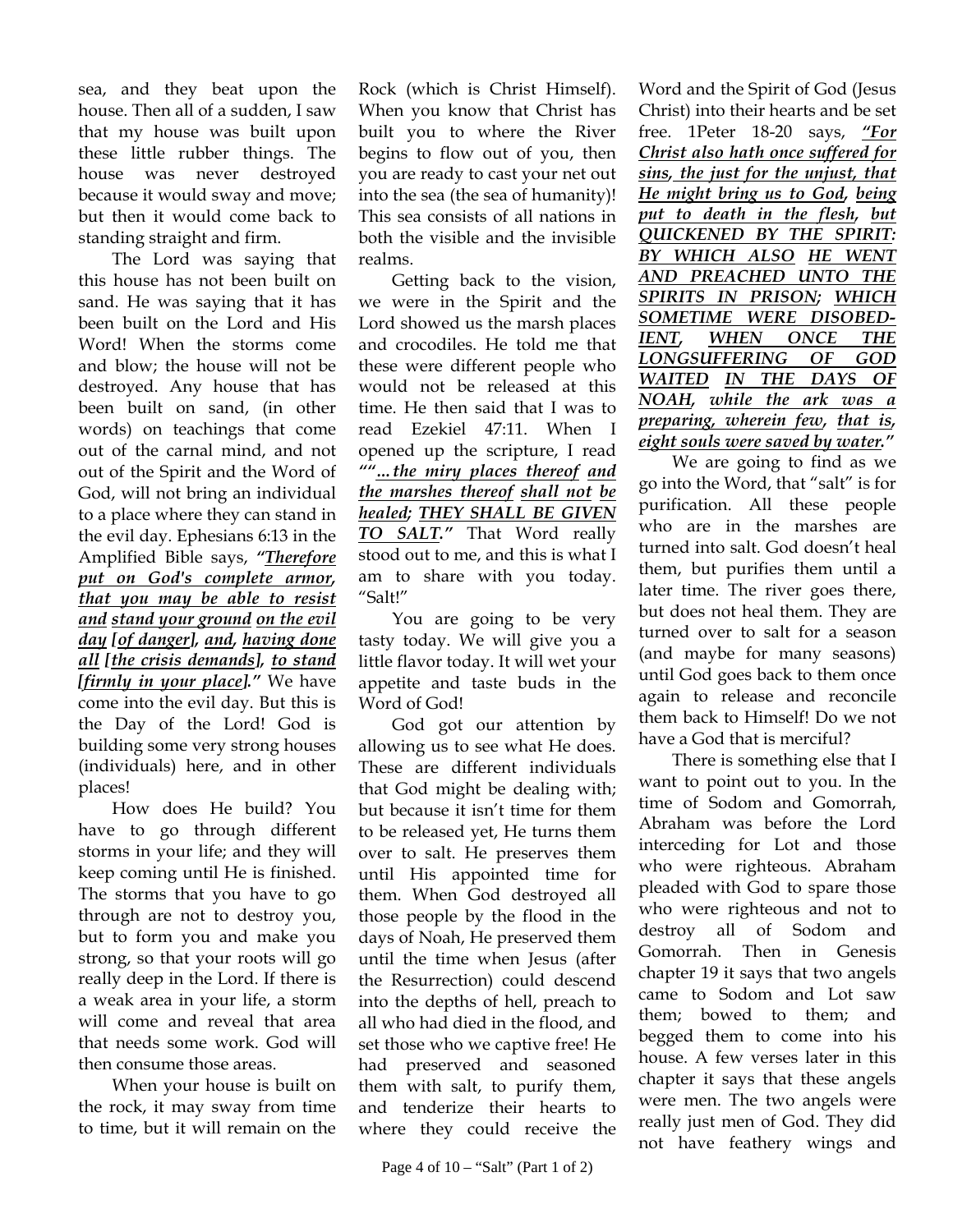halos as we have been taught by traditions of men and religion. They were two men of God that He had been sent to talk with Lot face to face. They told Lot to flee out of that country and that he needed to obey the Lord immediately! They took them out of the city and showed him a particular mountain that they were to go to as quickly as they could physically move and without looking back. Genesis 19:15-17 says, *"And when the morning arose, then the angels hastened Lot, saying, Arise, take thy wife, and thy two daughters, which are here; lest thou be consumed in the iniquity of the city. And while he lingered, the men laid hold upon his hand, and upon the hand of his wife, and upon the hand of his two daughters; the LORD being merciful unto him: and they brought him forth, and set him without the city. And it came to*  pass, when they had brought *them forth abroad, that he said, Escape for thy life; look not behind thee, neither stay thou in all the plain; escape to the mountain, lest thou be consumed."* The angel said, "Don't turn back because if you do you will be consumed." When I read this, the Lord began to speak to me. He said that every individual who has received a Word from Him, or who has heard the Message of the Kingdom of God and does not allow Him to change them; they will turn back to their old ways! He said that they will turn into a pillar of salt. Meaning that, God will preserve them in their life (on this side or the other side). They will be preserved until His time, because Philippians 2:10-11 says, *"That at the name of Jesus*

*every knee should bow, of things in heaven, and things in earth, and things under the earth; And that every tongue should confess that Jesus Christ is Lord, to the Glory of God the Father."*

The Lord also told me that the pillar of salt that Lot's wife turned into was a sign for Sodom and Gomorrah.

What is the meaning of the word "preserve"? We know that salt preserves. I used to watch my mother when she canned food. She would work for hours. Whether she was canning green beans or other types of vegetables, she always added salt. Once in a while she would add sugar, but most of the time it was salt that she used. My father always used salt to preserve meat. It was put in the meat house and was preserved for a long time until we needed it.

Back to the meaning of the word "preserve". It means: to protect from harm or damage; to keep from spoiling; to prepare food for a later date. So salt keeps things fresh. It is used to keep things in a certain condition and maintain it.

In the Webster's Dictionary, it says: to keep or save from injury or destruction; to defend from evil; to uphold; to sustain; to save from decay; to keep or defend from corruption; to set apart for a later use; to set aside for oneself; something kept back or stored up for a later use; reserved for a later use for some person. Very interesting! There is a lot in this!

The river begins to flow out of you and it begins to go into the sea. As it goes into the sea, there are multitudes of fish. Then the fishermen take their nets and spread them out. The net that they are spreading is the message of the Kingdom of God. And it says that they catch a great many fish out of the sea. The "sea" is speaking of "the sea of humanity". It is all mankind, all nations, and every nationality.

This "River of Life" is a group of people. You can read Ezekiel 47 and Revelation 22 for yourself. In Revelations it speaks of the "pure river". It's a pure river that's being issued forth, and that pure river is the mind of Christ. It is a people who are starting to operate out of the mind of Christ. *"…on either side of The River, was there the Tree of Life…" "…at the bank of The River were very many Trees on the one side and on the other"*  meaning that they (the Tree and the Trees) are working and operating in both the visible and the invisible realms. The Word says that the leaves of the trees are for the healing of nations and the fruit thereof shall be for meat. All the trees shall bear fruit! Their fruit shall be for food, and their leaves for healing. In Ezekiel 47:13, the twelve tribes are mentioned. The number twelve represents divine government of God. The fruits are operating and bringing healing to the nations.

The Lord quickened to my mind that Lot's wife turned into a pillar of salt when she turned and looked back upon Sodom and Gomorrah. If you turn to Jude, I want to show you that the words 'reserve' and 'preserve' have the same meaning. Jude 1:5 says, *"I will therefore put you in remembrance, though ye once knew this, how that the Lord, having saved the people out of the land of Egypt, afterward*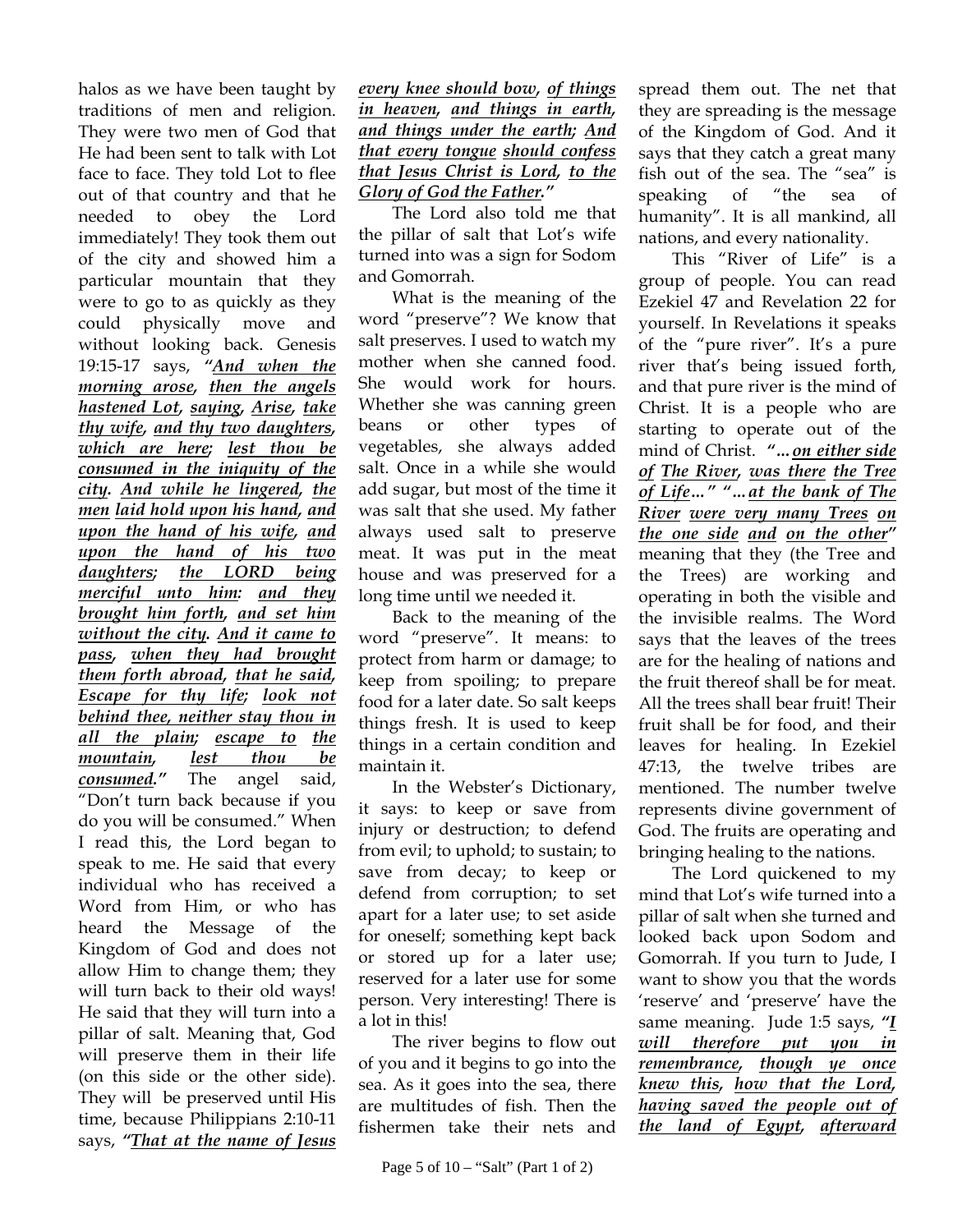## *destroyed them that believed not."*

We know that God destroyed Pharaoh, all of his army, his son and everyone that did not believe what Moses brought forth at that time. Jude 1:6 says, *"And the angels which kept not their first estate, but left their own habitation, he hath reserved in everlasting chains under darkness unto the judgment of the great day."* Listen to that word "reserved". "Reserved" and "preserved" have the same meaning. He reserved all of these people *"*…*under everlasting chains under darkness unto the judgment of THE GREAT DAY."* God reserved every one of those people who did not believe Him at that particular time. He reserved them in a state of hell. Hell is fire and hell is salt; a place of purification. That is what the lake of Fire is. It is a place of purification.

We don't have time to cover all of the teaching, but if you want a better understanding of hell, you can get a tape on it from us. There are different levels of hell on this side and on the other side. "Hell" is: not being in the presence of the Lord. It is not having Peace in your mind. It is being tormented and confused. Every time we come out of the Spirit, we experience hell.

People are at different levels of hell. The lowest state of hell is the bottomless pit that man can get himself into. But guess what? God is there preserving him, and reserving him! Lot's wife is preserved as well as all the other people from Sodom and Gomorrah and the cities nearby. Jude 1:7 says, *"Even as Sodom and Gomorrha, and the cities* 

*about them in like manner, giving themselves over to fornication, and going after strange flesh, are set forth for an example, suffering the vengeance of eternal fire."* The "eternal fire" they are experiencing means: ages; different ages or times. That word "reserve: means: to hold on; and "preserve" has the same meaning. Isn't it exciting? Think about it! The Lord has caused you to become the salt of the earth!

There is something I just couldn't understand. Every time David and others in the Old Testament went out to battle, God had to deal with and slay them in the "Valley of Salt". 2Samuel 8:13-15 says, *"And David got him a name when he returned from smiting of the Syrians in the VALLEY OF SALT, being eighteen thousand men. And he put garrisons in Edom; throughout all Edom put he garrisons, and all they of Edom became David's servants. AND THE LORD PRESERVED DAVID WHITHERSOEVER HE WENT. And DAVID REIGHNED OVER ALL ISRAEL; and David executed judgment and justice unto all his people."* 2Chronicles 13:5 even says that God has a covenant of salt with David and his sons forever. It says, *"Ought ye not to know that the LORD God of Israel gave the kingdom over Israel to David for ever, even to him and to his sons by a covenant of salt?"* The reason why God gave the Kingdom to David by "a covenant of salt" was because David had an understanding of how the Mercy of the Lord worked. He understood that in dealing with and slaying those different nations in the valley of salt, he was really preserving their souls

Page 6 of 10 – "Salt" (Part 1 of 2)

through the Mercy of God. It was David's understanding of God's Mercy that caused him to write in Psalms 89:1-4, *"…I will sing of the Mercies of the LORD for ever: with my mouth will I make known Thy Faithfulness to all generations. For I have said, Mercy shall be built up for ever: Thy Faithfulness shalt Thou establish in the very heavens. I have made a covenant with my chosen, I have sworn unto David My servant, Thy seed will I establish for ever, and build up thy throne* (which is the Mercy Seat) *to all generations. Selah."* 

 I found out that the "Dead Sea" is also called the "Salt Sea" and the "Sea of Salt", because its waters contain 31.5% salt, which is 8.6% saltier than the ocean, and its shores are said to be the lowest place (on dry land) on the earth. I said God, you just blow my mind. Those people who were slain in battle were being "preserved" and "reserved".

God spoke to me one day and said, "I speak in and through the natural, Joyce! Do you not know that even the ocean has every manner of fish in it? The ocean has every kind of fish that you can think of, and they come in every color and size. This is a representation of the nations; of the people; of the way they look and behave; their color, race, shape, and size; from the smallest to the largest - they are there. But guess what is in the ocean, Joyce? Salt!" The ocean has salt in it, and is representative of God's Mercy and plan of reconciliation of all things visible and invisible, things in heaven and things in the earth, from even before the foundation of the world.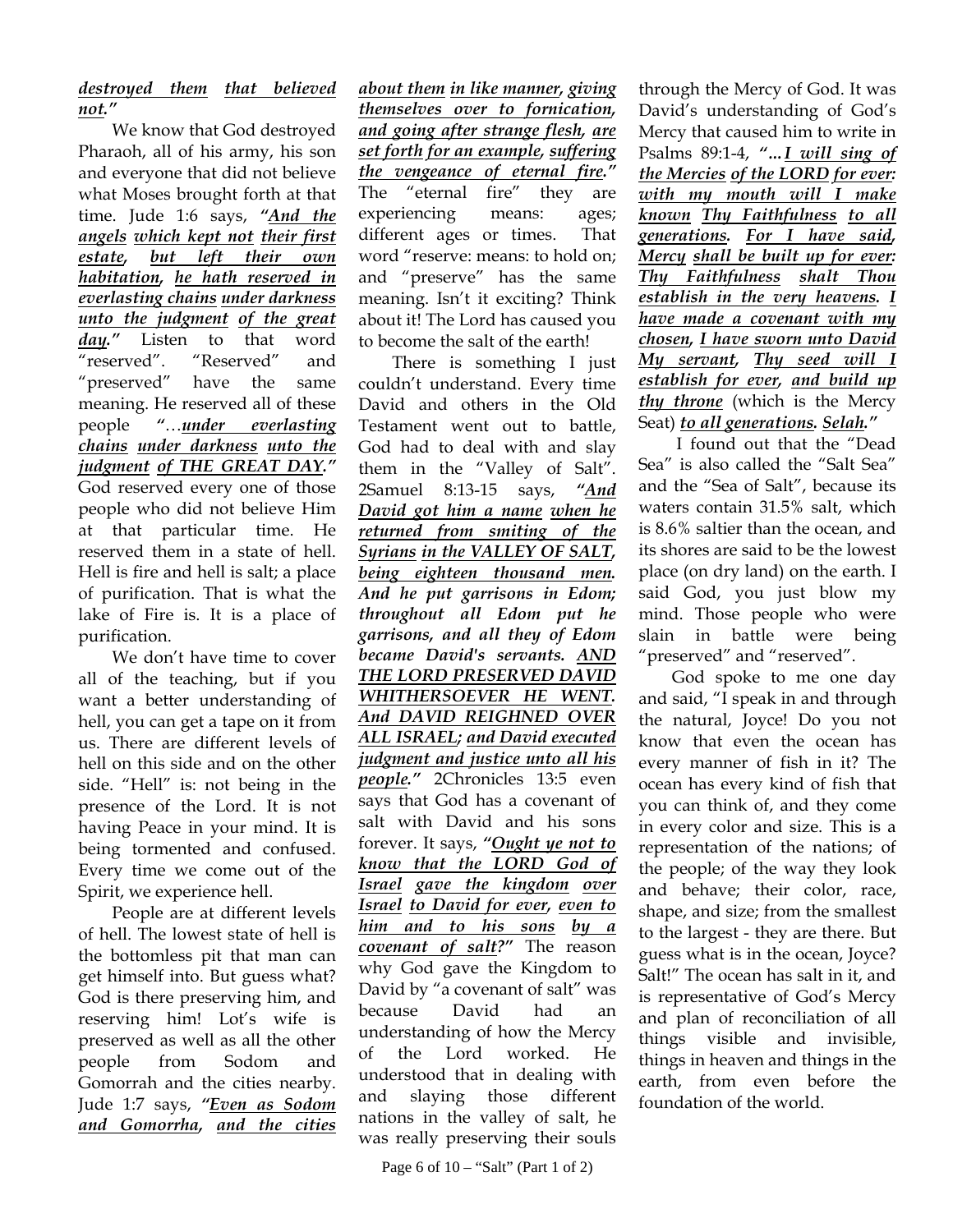So God uses things in the natural to show us things. He uses them to help us understand His greatness! How awesome and wonderful He is! And how great His Love and Mercy is! The Lord "salts" us first.

Each of us has to be seasoned by the Lord. We are being salted by the Word! We are salted by every Truth that the Lord reveals to you and me! The Word pours salt on us; and those Truths preserve and protect us, making us strong and well seasoned.

In the Old Testament, when the priest came to bring the sacrifice to God, he had to sprinkle salt on all of the sacrifices before they could present them to the Lord. As a matter of fact, every time we are in the Spirit and the mind of Christ is ministering to people through us, we are sprinkling salt and seasoning them before presenting them to the Father as a sacrifice. You are a priest of the Lord in a higher order than the Levitical priests back then. You are called of God a high priest after the order of Melchisedec. This priesthood is not in time; it is forever and unchangeable. In Christ we have come out of time, and God can take us to any place and time to unlock and set people free that are in time. There is no time zone in the Spirit. A Melchisedec priest has that endless life.

"Salt" is also used as a medicine. When I was little my mother would give me "Epsom Salts" when I had stomach problems from something that I ate. It was supposed to be good for what ails you.

Remember Elisha? In 2Kings chapter 2 the water was so bad that they couldn't drink it. Elisha said bring some salt. He put the salt in the water and spoke the Word to purify it. It was the Lord Himself Who healed those waters so that it was fit to drink.

Sometimes when we are in the Spirit and the Lord is dealing with some individuals who are in high places, God is judging and correcting them. Ephesians 6:12 says, *"For we wrestle not against flesh and blood, but against principalities, against powers, against the rulers of the darkness of this world, against spiritual wickedness in high places."* They are rulers in high places in the invisible realm. They are spirits that disobey the Lord and are in their carnal mind. They use their carnal minds to control cities or countries. We are up against spiritual wickedness in high places. When we are in the Spirit, God is dealing with those forces by judging and correcting them. He releases some of them, and others He preserves by turning them over to salt. Ezekiel 47:11 says they are not healed. These people are turned over to salt. This means they will go through "hell", which is really a process of purification until they are ready to hear the Truth and be reconciled to the Lord.

Philippians 2:10-11 says, *"Every knee shall bow and every tongue confess that Jesus Christ is Lord in heaven, in earth and under the earth."* Those who are *"under the earth"*, are in a state of hell. They have died and are on the other side. There is a time that they will be ready to hear the Gospel of the Kingdom of God, but what is preserving them until that time? Salt! In Matthew 5:13 Jesus said, *"Ye are the salt of the*  *earth: but if the salt have lost his savour, wherewith shall it be salted? it is thenceforth good for nothing, but to be cast out, and to be trodden under foot of men."* Even our conversation is to be seasoned with salt.

Have you ever notice that at times you may be in the presence of someone and not saying anything, then all of the sudden as you are just walking in the Spirit, the Lord will speak to you a Word for them. That Word will either release them, deliver them, or convict them as you speak it forth. During those times you just season them with salt. Maybe that Word convicted them, but they didn't act upon it. No matter what, it will preserve them until a later date. God will deal with them down the line, and when He does, they will remember the Word that was spoken to them through you.

In Mark chapter 9, Jesus was using the eye to illustrate some principles of the Kingdom and walking in the Spirit/mind of Christ. Mark 9:47-50 in the Amplified Bible says, *"And if your eye causes you to stumble and sin, pluck it out! It is more profitable and wholesome for you to enter the kingdom of God with one eye than with two eyes to be thrown into hell (Gehenna), Where their worm [which preys on the inhabitants and is a symbol of the wounds inflicted on the man himself by his sins] does not die, and the fire is not put out. For everyone shall be salted with fire. Salt is good (beneficial), but if salt has lost its saltness, how will you restore [the saltness to] it? Have salt within yourselves, and be at peace and live in harmony with one another."* And in Matthew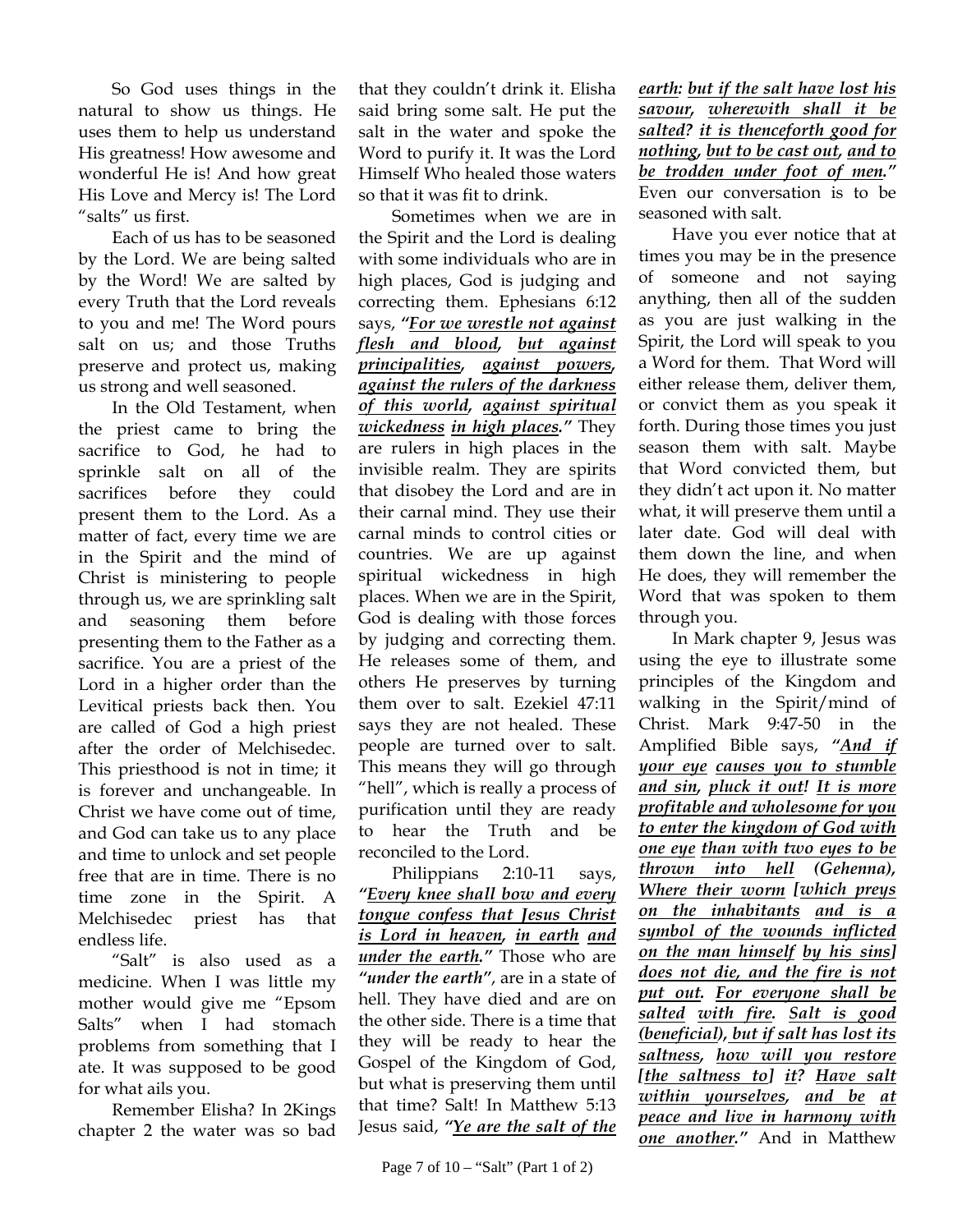6:22-24 in the Amplified Bible it says, *"The eye is the lamp of the body. So if your eye is sound, your entire body will be full of light. But if your eye is unsound, your whole body will be full of darkness. If then the very light in you [your conscience] is darkened, how dense is that darkness! No one can serve two masters; for either he will hate the one and love the other, or he will stand by and be devoted to the one and despise and be against the other. You cannot serve God and mammon (deceitful riches, money, possessions, or whatever is trusted in)."* Jesus was not saying for you to pluck out your natural eye. He was saying that the eye is the window of the soul, and that your eyes can cause your flesh to lust after things. First you look; then you begin to lust after what it is you see; and then you take action and begin to sin. In other words, Jesus was saying that your eye is the window through which your soul/mind looks upon things, and if there is still something in your mind that is causing you to look upon things and to lust after them - you need to pluck out and deal with what ever (thought or pattern of thinking) is in the mind/soul that is causing you to lust and sin. He is also saying that if you don't pluck it out and deal with it, you are going to have to go into hell. Do you understand what I am saying?

In Matthew 6:6 Jesus said, *"But thou, when thou prayest, enter into thy closet, and when thou hast shut thy door, pray to thy Father which is in secret; and thy Father which seeth in secret shall reward thee openly."* Jesus wasn't talking abut a literal

closet. He was saying that when you pray, you are to go within; get quiet, and shut the door of your mind. That you are to get your mind off of the things around you and listen to God's voice within. Sometimes the Lord uses examples to speak to us, and this is the reason why we must understand God's Word by the Spirit.

Going back to what Jesus spoke about the eyes in Mark chapter 6, Jesus was referring to the flesh. He was saying that if we are looking at things that cause us to sin, in order for us to enter the Kingdom of God we must first pluck those thoughts out of our mind. This means, that until you pluck out those thoughts and allow Him to deal with those things in you, you will not be able to enter into His Peace or Joy. It means you will not be able to enter into His Rest and stay in His Rest. This is the reason why you experience restlessness in your soul (mind). Your mind becomes restless and has no peace or joy, because it is in a state of hell. Mark 9:48 in the Amplified Bible says, *"Where their worm [which preys on the inhabitants, (and is a symbol of) the wounds inflicted on the man himself by his sins] does not die, and the fire is not put out."*

Out of this, the Lord revealed to us that the worm is the carnal mind. The carnal mind is the soul which uses the five senses to lust after the flesh. It says, *"Where their worm [which preys on the inhabitants, (and is a symbol of) the wounds inflicted on the man himself by his sins]…".* In other words, his own sins correct him! Jeremiah 2:19 states this same thing. It says, *"Thine own* 

*wickedness shall correct thee, and thy backslidings shall reprove thee: know therefore and see that it is an evil thing and bitter, that thou hast forsaken the LORD thy God, and that My fear is not in thee, saith the Lord GOD of hosts."* In both verses they were suffering from as a result of their own sins; and in both, the Word it says that our own sins will correct us! This is so true!

It says in Mark 9:48, *"…and the fire is not put out."* This refers to people on the other side whose carnal mind is still operating. Now there are a lot of ministers who don't agree with this, but God has revealed to us that in fact that the mind is still operating on the other side. The soul and Spirit still exist after a person dies. I'll give you an example. Remember Lazarus? In Luke 16:19-31 it says, *"There was a certain rich man, which was clothed in purple and fine linen, and fared sumptuously every day: And there was a certain beggar named Lazarus, which was laid at his gate, full of sores, And desiring to be fed with the crumbs which fell from the rich man's table: moreover the dogs came and licked his sores. And it came to pass, that the beggar died, and was carried by the angels into Abraham's bosom: the rich man also died, and was buried; And in hell he lift up his eyes, being in torments, and seeth Abraham afar off, and Lazarus in his bosom. And he cried and said, Father Abraham, have mercy on me, and send Lazarus, that he may dip the tip of his finger in water, and cool my tongue; for I am tormented in this flame. But Abraham said, Son, remember that thou in thy lifetime*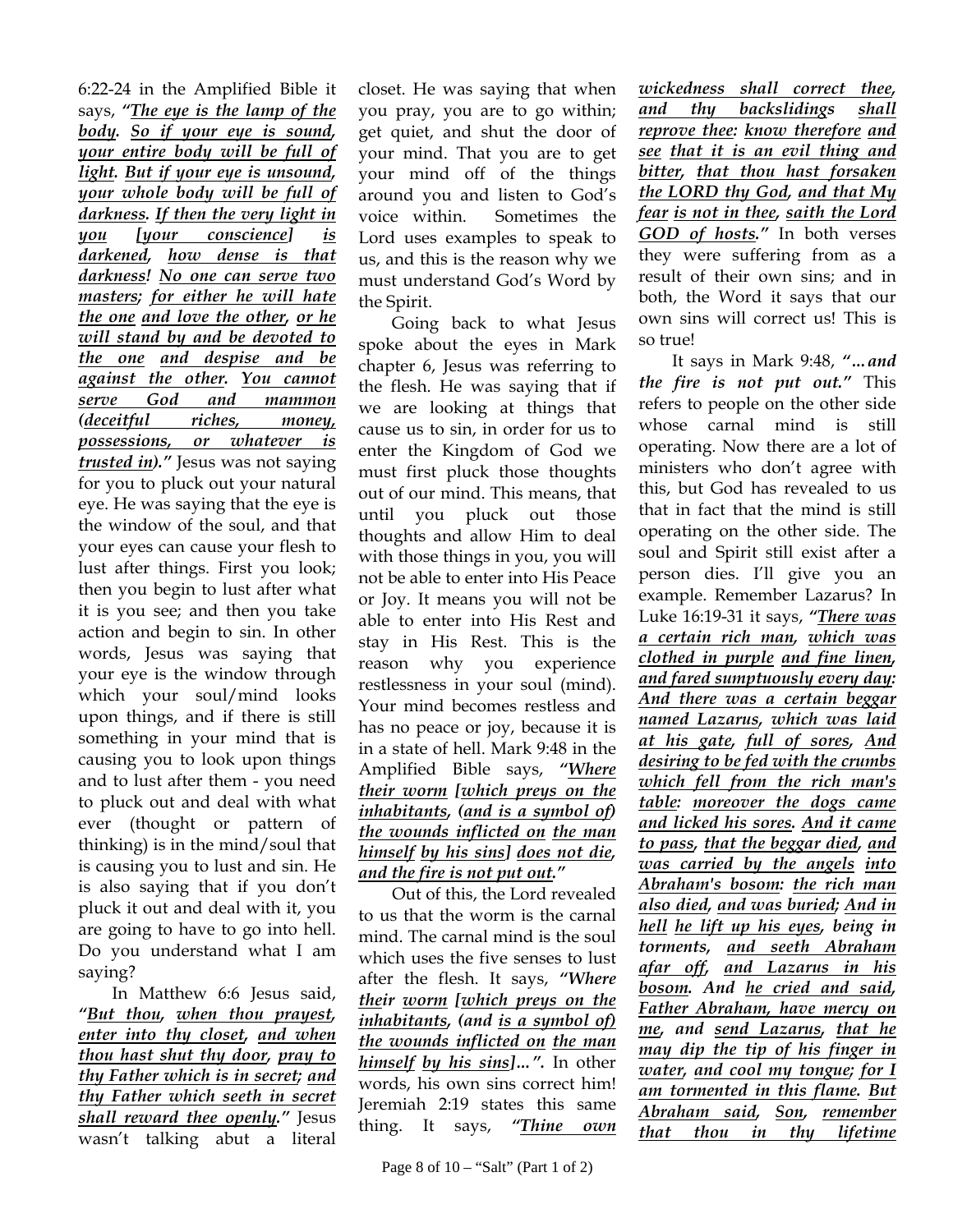*receivedst thy good things, and likewise Lazarus evil things: but now he is comforted, and thou art tormented. And beside all this, between us and you there is a great gulf fixed: so that they which would pass from hence to you cannot; neither can they pass to us, that would come from thence. Then he said, I pray thee therefore, father, that thou wouldest send him to my father's house: For I have five brethren; that he may testify unto them, lest they also come into this place of torment. Abraham saith unto him, They have Moses and the prophets; let them hear them. And he said, Nay, father Abraham: but if one went unto them from the dead, they will repent. And he said unto him, If they hear not Moses and the prophets, neither will they be persuaded, though one rose from the dead."*

 Lazarus was poor, but he was in the bosom of Abraham. The rich man was a priest. He knew God. He wore "purple" which represents the "priesthood", but he ended up in a state of hell after he died. He was tormented, but it also said that he looked up and saw Abraham afar off, meaning he had the conscious mind to know where he was and cry out, praying for mercy from Abraham. He could see Lazarus with Abraham and he asked him to send Lazarus to him with a drop of water to cool his tongue. Then he asked Abraham to send Lazarus to his brothers to testify to them, hoping that they would then obey God and not end up where he was. You do not want to go to that place! There was a great gulf between the rich man and Lazarus.

Have you ever noticed that when you Love the Lord and you're walking in the Spirit, whenever there is someone around you who is in the world and in sin - there is a great gulf between you and them? They are in hell in their mind, and that is the great gulf! People can be in that gulf on this side or on the other side. Those on the other side still have minds that are working, and Luke 16:19-31 is a good scripture to show us that even after a person dies in the natural, their soul and spirit are still operating on the other side. The Lord is trying to teach us these things.

God has also called man "trees" in His Word, and it says in Ecclesiastes 3:11 that, *"…if the tree fall toward the south, or toward the north, in the place where the tree falleth, there it shall be."*. In other words, what ever state a person is in on this side, when he dies, he is in the same state on the other side.

When a person commits suicide, that person thinks the pain will be all over; but it's not! They still have their soul and spirit. The same thoughts that tormented them when their body was alive - still cause them mental and emotional anguish on the other side! The only difference is, now they no longer have a physical body. Do you see what I am saying? Many of these individuals are earth bound, and even though they don't have a physical body, they are stuck just walking through the earth as restless souls.

Going back to Mark 9:49 in the Amplified Bible, it says, "*For EVERYONE shall be SALTED with FIRE…".* Oh, I just want to

shout! Everyone will be preserved! Do you see that? Everyone must be sprinkled with fire. They've got to go through hell. What is hell? Is it fire? What is the fire? It is God Himself! Hebrews 12:29 says, *"For our God is a CONSUMING FIRE."* Deuteronomy 4:24 also says, *"For the LORD thy God is a CONSUMING FIRE, even a jealous God."*

David wrote in Psalms 139:7- 8, *"Whither shall I go from Thy Spirit? or whither shall I flee from Thy Presence? If I ascend up into heaven, Thou art there: if I make my bed in hell, behold, Thou art there."* God is everywhere! He is right there refining, purifying, in every age!

1Peter 3:18-20 says, *"For Christ also hath once suffered for sins, the Just for the unjust, that He might bring us to God, being put to death in the flesh, but quickened by the Spirit: BY WHICH ALSO HE WENT AND PREACHED UNTO THE SPIRITS IN PRISON; WHICH SOMETIME WERE DISOBEDIENT, when once the longsuffering of God waited IN THE DAYS OF NOAH, while the ark was a preparing, wherein few, that is, eight souls were saved by water."* Of those people who died in Noah's time many chose to receive Christ when He went and ministered reconcileation to them after His Resurrection, but some did not. Those that did not receive Him, Christ just put more salt on them. He left them in prison and preserved them for yet another age. But do you think that if later He came back to them with that same message: "Are you ready now? Do you want to come out of prison now?" If you were locked